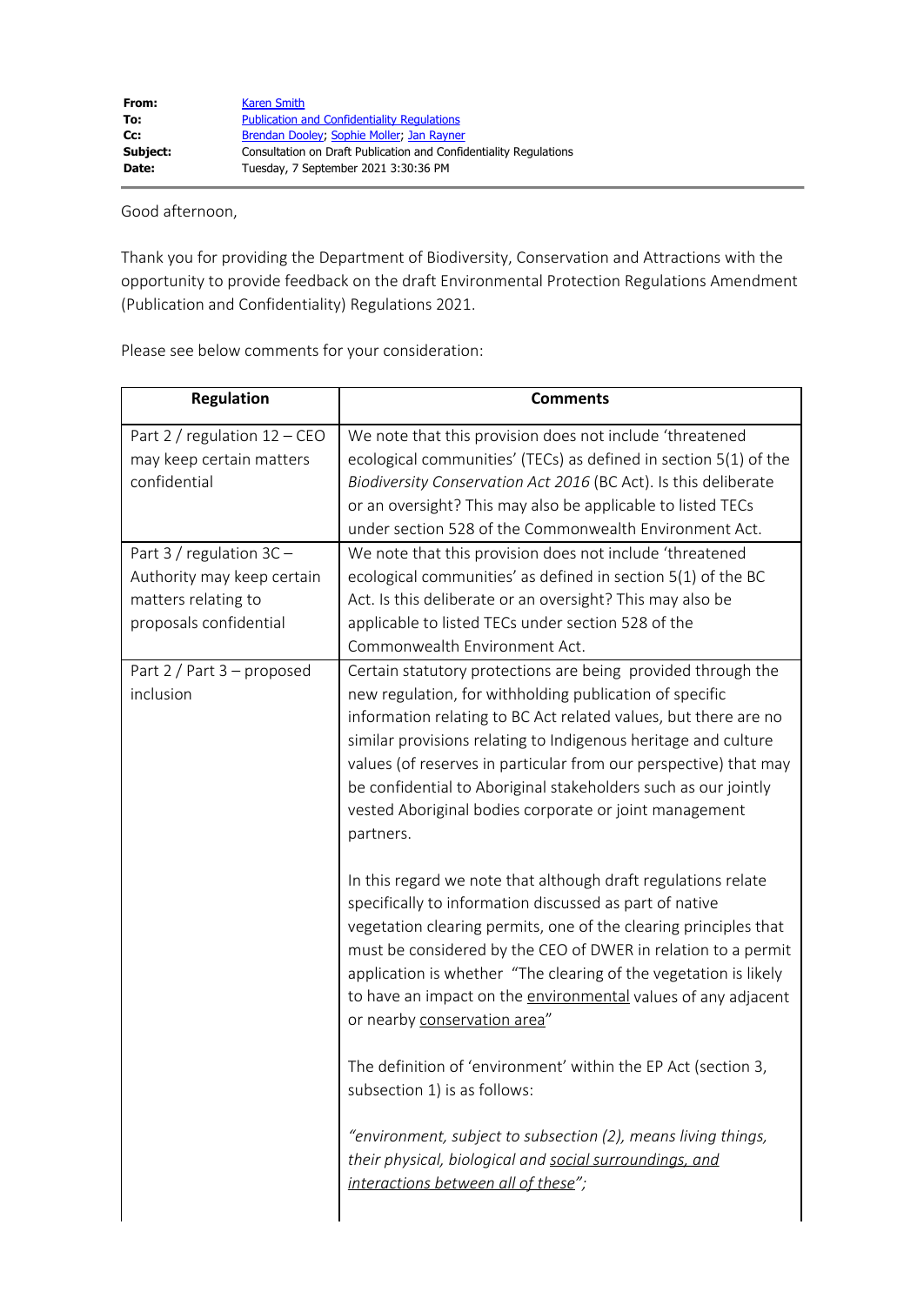*(2) For the purposes of the definition of environment in subsection (1), the social surroundings of man are his aesthetic, cultural, economic and social surroundings to the extent that those surroundings directly affect or are affected by his physical or biological surroundings."* This may not be an issue if the latter aspects are covered by confidentiality provisions under other legislation such the *Aboriginal Heritage Act 1972* (AH Act), however it may be applicable in circumstances where affected values of CALM Act reserves subject to clearing applications by third parties fall outside the scope of matters of the AH Act and need to be addressed in the clearing assessment. In that case there may well be information that affected Aboriginal stakeholders may wish to have withheld from publication.

If you would like to discuss the comments provided, please feel free to contact me at any stage.

Regards,

Karen

## **Karen Smith**

Senior Policy and Liaison Officer Office of the Director General Department of Biodiversity, Conservation and Attractions **P** (08) 9219 9380 **I M** 0427 449 583

**From:** Publication and Confidentiality Regulations [<publicationconfidentialityregulations@dwer.wa.gov.au](mailto:publicationconfidentialityregulations@dwer.wa.gov.au)> **Sent:** Tuesday, 24 August 2021 5:35 PM **Subject:** Consultation on Draft Publication and Confidentiality Regulations

[External Email] This email was sent from outside the department – be cautious, particularly with links and attachments. Dear stakeholder,

The *[Environmental Protection Amendment Act 2020](https://aus01.safelinks.protection.outlook.com/?url=https%3A%2F%2Fwww.legislation.wa.gov.au%2Flegislation%2Fprod%2Ffilestore.nsf%2FFileURL%2Fmrdoc_43468.pdf%2F%24FILE%2FEnvironmental%2520Protection%2520Amendment%2520Act%25202020%2520-%2520%255B00-00-00%255D.pdf%3FOpenElement&data=04%7C01%7Cpublicationconfidentialityregulations%40dwer.wa.gov.au%7Cbdac4bc4517d4d2804c508d971d14e8c%7C53ebe217aa1e46feb88e9d762dec2ef6%7C0%7C0%7C637665966362829272%7CUnknown%7CTWFpbGZsb3d8eyJWIjoiMC4wLjAwMDAiLCJQIjoiV2luMzIiLCJBTiI6Ik1haWwiLCJXVCI6Mn0%3D%7C1000&sdata=XB23TTuNzU3HGsAqXA1KCczRYFOtQyeofQCz%2FdHCIJA%3D&reserved=0)* was passed by the Western Australian Parliament on 19 November 2020. It introduces a raft of amendments to Western Australia's primary environmental legislation – the *Environmental Protection Act 1986* (EP Act). These amendments are being introduced through a staged approach. The Department of Water and Environmental Regulation is developing regulations and guidance which will support the effective implementation of amendments being proclaimed under each stage. Further information is available [here](https://aus01.safelinks.protection.outlook.com/?url=https%3A%2F%2Fwww.wa.gov.au%2Fservice%2Fenvironment%2Fbusiness-and-community-assistance%2Famendments-the-environmental-protection-act-1986&data=04%7C01%7Cpublicationconfidentialityregulations%40dwer.wa.gov.au%7Cbdac4bc4517d4d2804c508d971d14e8c%7C53ebe217aa1e46feb88e9d762dec2ef6%7C0%7C0%7C637665966362839230%7CUnknown%7CTWFpbGZsb3d8eyJWIjoiMC4wLjAwMDAiLCJQIjoiV2luMzIiLCJBTiI6Ik1haWwiLCJXVCI6Mn0%3D%7C1000&sdata=2ol9qSsB3ucZfwLyVpQB6NVohBN%2FZ3K1HJhJ3JTX%2FU4%3D&reserved=0).

The Department is seeking your feedback on the draft Environmental Protection Regulations Amendment (Publication and Confidentiality) Regulations 2021, which have been developed as